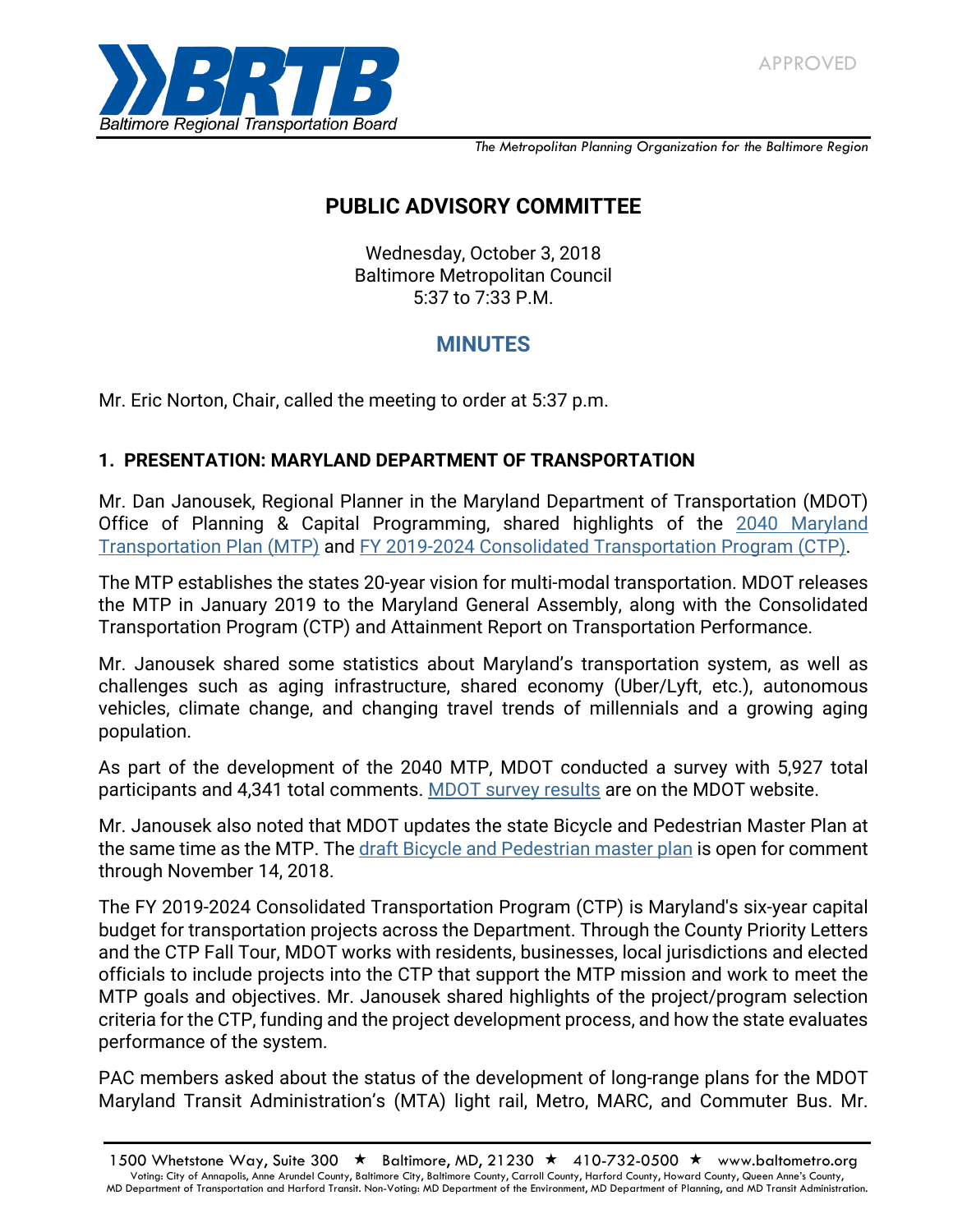Public Advisory Committee October 3, 2018 Page 2 of 3

Janousek was not sure of the specific timeframe but agreed to follow up with staff with that information.

#### *[Presentation – Maryland's Consolidated Transportation Program]*

#### **2. SUBCOMMITTEES REPORTS AND ACTION ITEMS**

• **Membership** – Ms. Monica Haines Benkhedda reported that she shared the proposed changes to the PAC bylaws to reflect the mission of the PAC, including the promotion of equity, to make the Ad Hoc Equity Subcommittee a standing subcommittee of the PAC, and to add more inclusive nondiscrimination language.

The Technical Committee voted to move the bylaws forward with these changes. However, they added a caveat that the PAC and BRTB address the need to obtain better geographic representation of PAC members. Recruitment of members in outlying jurisdictions has been difficult and the Technical Committee members felt that adding an option for members to participate remotely (via GoToMeeting for example) at least part of the year would allow volunteers to more easily attend.

PAC members discussed the changes and agreed that this would be a good policy change. The PAC Chairs agreed to review the Bylaws at their meeting the next week and develop some proposed language to share with members and the BRTB.

Mr. Norton also noted that Mr. Will Cowan will be moving out of state and thanked him for his service on the PAC. Any members wishing to serve as the policy chair should contact Mr. Norton or Ms. Haines Benkhedda.

- **Policy and Legislation** Mr. Cowan reported that the subcommittee did not meet.
- **Public Involvement** The subcommittee did not meet.
- **Transportation Equity** Mr. Norton reported the subcommittee met by phone to further discuss a statement on recent calls by the public and Anne Arundel County Executive Steve Schuh requesting MDOT close stops at the Ferndale and Linthicum stations, and serve North Linthicum and the Cromwell Station/Dorsey Road terminus only during peak hours. The subcommittee members updated the statement with suggestions from the PAC members at the September meeting.

After a lengthy discussion and several changes to the draft, the PAC voted to approve PAC Resolution #2018‐07 (with one member voting No).

#### *[PAC Resolution #2018‐07 Regarding Calls to Close Light Rail Stations]*

#### **4. APPROVAL OF MINUTES**

The PAC approved the September 2018 minutes.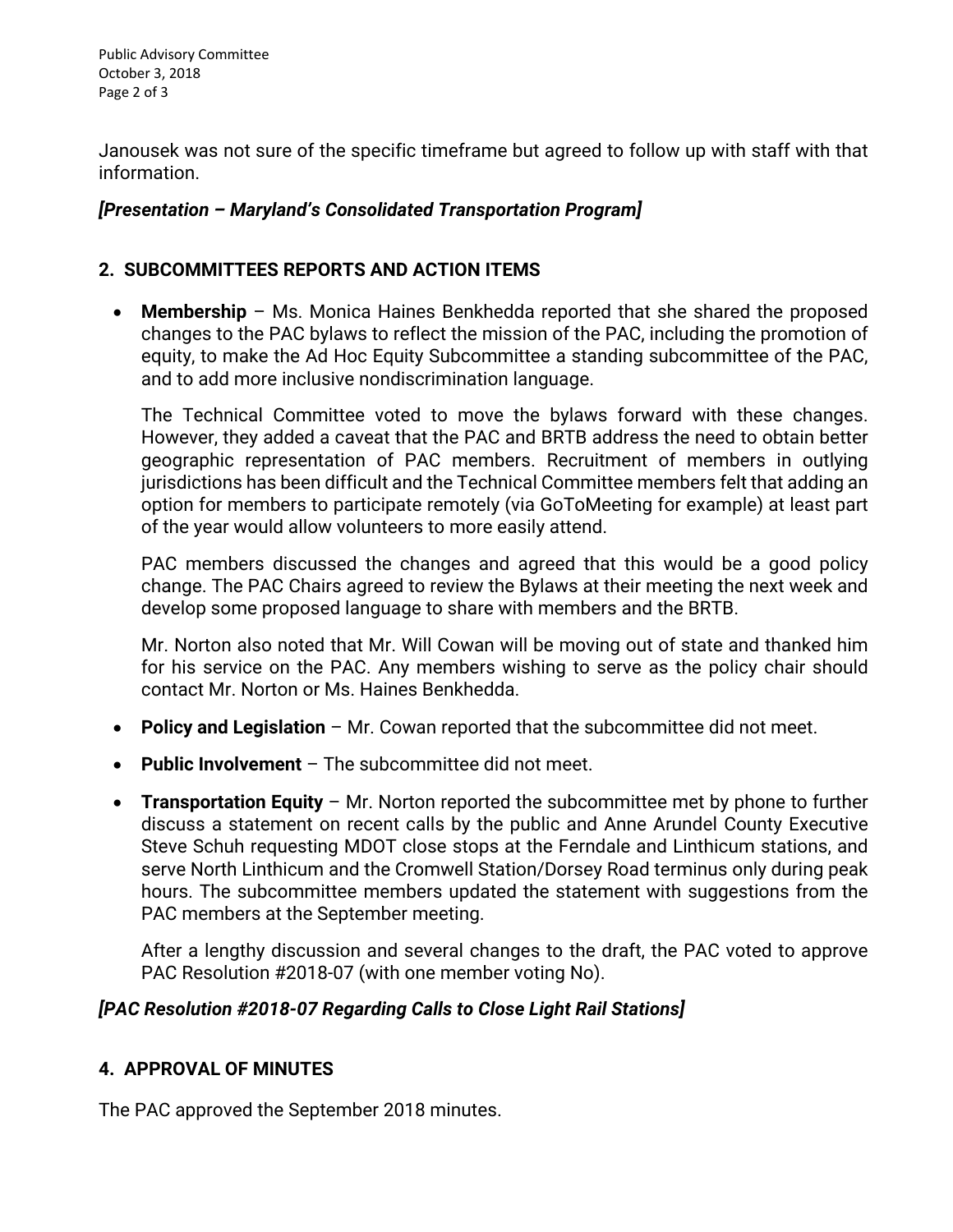#### **6. OTHER BUSINESS**

- Mr. Norton reported the September  $25<sup>th</sup>$  BRTB included approval of amendments to fund I-95 Northbound Section 200 ETLs and I-95 Port Covington Related Access Improvements; approval of a 2017 Bus and Bus Facilities Program (5339) grant by MDOT MTA called *Beyond the Bus Stop* project; and approval of the financial forecast for *Maximize2045: A performance-based Transportation Plan*. Minutes. A list of upcoming events are online at [baltometro.org.](http://www.baltometro.org/)
- Ms. Haines Benkhedda reported that planning continues for *Maximize2045.* BRTB members have submitted their draft list of projects for *Maximize2045.* Staff are reviewing this list and will share with the BRTB committees and the public in November. Following this, the BRTB will conduct a prioritization scoring process of the candidate projects.
- BMC will host the next *What's on Tap* event at Diamondback Brewery on October 30, 2018 featuring Mr. Michael Helta who will share information about the app "Transit" being used by MDOT MTA. Details are posted on BMC's website.

The meeting adjourned at 7:33 P.M.

#### **ATTENDANCE**

#### *Members*

Celeste Chavis – Morgan State University Will Cowan – South Baltimore Neighborhood Association Ben Groff – Resident, Baltimore City *Proxy Designated by: T. Gwitira* Yvette Hicks – Resident, Baltimore City Mark Howard – Resident, Baltimore County Angela Jones – Resident, Baltimore County Dick Ladd – Resident, Anne Arundel County Mark Lotz – Resident, Harford County Eric Norton – Central Maryland Transportation Alliance Karin Olsen – Resident, Baltimore County Derrick Sexton – Resident, Baltimore City Zack Vacovsky – Resident, Baltimore City Paul Verchinski – Resident, Howard County Jed Weeks – Bikemore Jennifer Weeks – Resident, Baltimore County Daniel Yi – Resident, Howard County

#### *Staff and Guests*

Dan Janousek – Maryland Department of Transportation Monica Haines Benkhedda – Baltimore Metropolitan Council (BMC) Don Halligan – BMC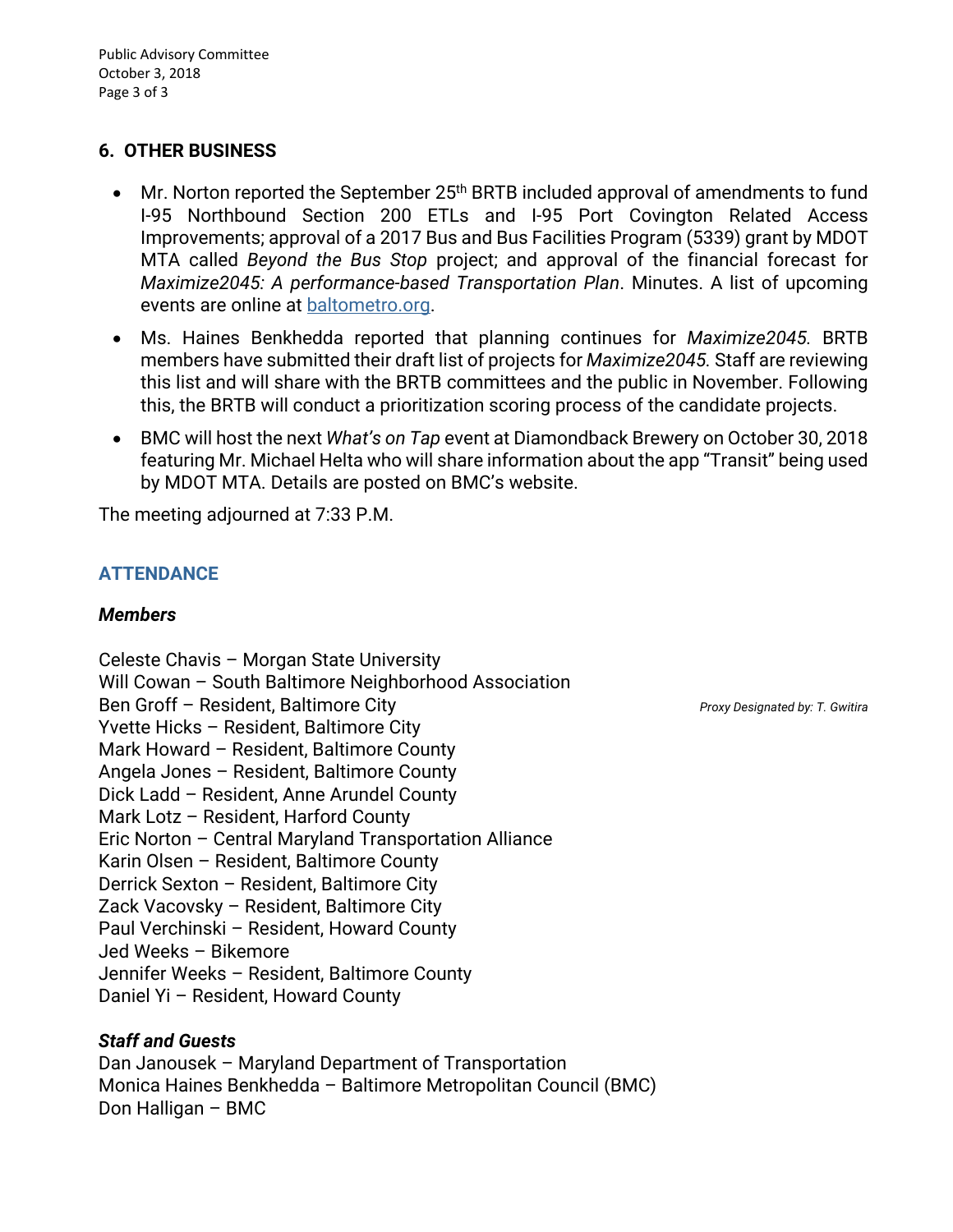#### **A RESOLUTION REGARDING CALLS TO CLOSE LIGHT RAIL STATIONS BY THE PUBLIC ADVISORY COMMITTEE (PAC) OF THE BRTB**

WHEREAS, the BRTB, the Metropolitan Planning Organization for the Baltimore region responsible for transportation planning and policy making for the Baltimore region; and

**WHEREAS,**  the PAC serves as an advisory body to the BRTB, charged with providing independent, region oriented citizen advice to the BRTB on issues related to the development of the Baltimore Regional Transportation Plan, Unified Planning Work Program (UPWP), Transportation Improvement Program (TIP) and amendments that affect the region's conformity with federal air quality requirements, the public involvement process, regionally significant land use issues, and other regional transportation‐related issues, as appropriate, promotes public awareness and participation in the regional transportation planning process and promotes equity in the regional transportation planning process; and

**WHEREAS**, the PAC has discussed recent calls from Anne Arundel County Executive Steve Schuh, two State Senate candidates and several community representatives, to close Light Rail stations and reduce Light Rail service in parts of Northern Anne Arundel County;

**THEREFORE, be it resolved**, the PAC submits the following statement:

We thank Governor Larry Hogan for rejecting these calls and for responding that his Administration and the Maryland Transit Administration (MTA) "are not planning any service cuts or closures of these stations."

The PAC agrees with Governor Hogan that public transportation is vital to state's economic development and job growth. Closing stations and reducing service along one of the few high‐ capacity, rapid transit corridors in the region would negatively affect existing riders and limit access to jobs and opportunities for the over 20,000 residents who use the light rail every day.

County Executive Steve Schuh and other elected officials in Anne Arundel County point to crime concerns from the community as the reason for making the request. However, the Anne Arundel County Police report no increase in crime related to the light rail. Indeed, since the police expanded patrols on and around the Light Rail in April, they have made only three arrests. Press coverage also referenced community concerns about drug use and the opioid epidemic. Addiction is a disease that can impact anyone and cuts across geographic, racial, social and economic lines. Addiction within communities should be addressed as a public health emergency, not by limiting access between communities.

Across the nation, transportation policies and projects, or lack thereof, in the Baltimore region, have had a tendency to result in service gaps, providing access for some, but not others. Full application